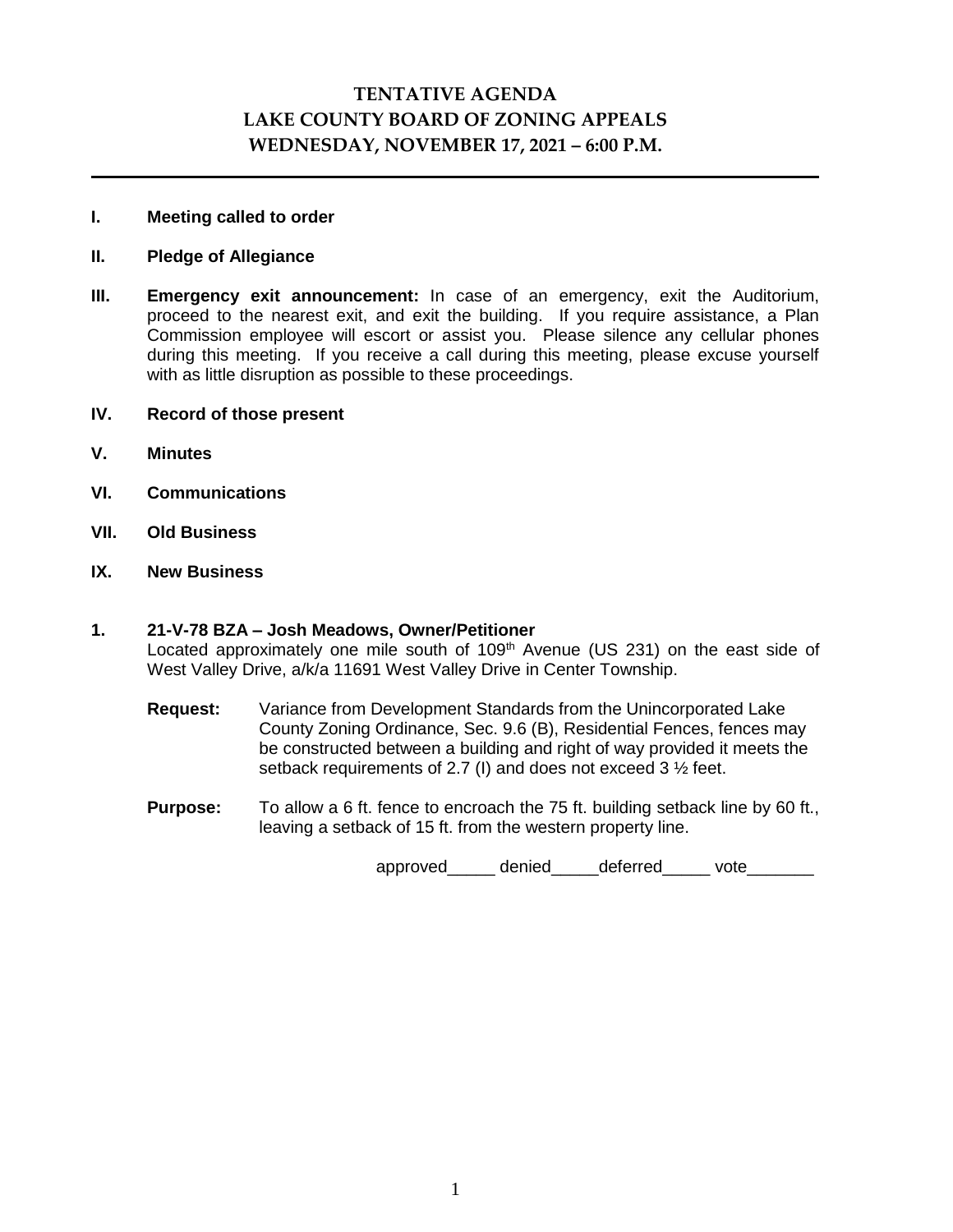**2. 21-V-79 BZA – Emerald Crossing Development LLC, Owner and Olthof Homes - Ed Recktenwell, Petitioner**

Located at the northeast quadrant at the intersection of State Line Road and 101<sup>st</sup> Place, a/k/a 15750 W. 101<sup>st</sup> Avenue & 15746 W. 101<sup>st</sup> Avenue in Hanover Township.

- **Request:** Variance from Development Standards from the Unincorporated Lake County Zoning Ordinance, Sec. 2.7 (I) (3), Minimum Setback, 30-feet permitted, 22.5-feet requested.
- **Purpose:** To allow a proposed duplex to encroach the platted 30 ft. building line along Stateline Road by 7.5 ft., leaving a 22.5 ft. setback off the western property line.

approved denied deferred vote

# **3. 21-V-80 BZA – Michael J. Eberhardt, Owner/Petitioner** Located approximately one mile south of 109<sup>th</sup> Avenue (US 231) on the west side of Parrish Avenue, a/k/a 11636 Parrish Avenue in Hanover Township.

- **Request:** Variance from Development Standards from the Unincorporated Lake County Zoning Ordinance, Sec. 9.3 (C) (1), Accessory Building, 1,302 sq. ft. permitted, 1,700 sq. ft. requested.
- **Purpose:** To allow a 24' X 36' accessory building for personal use.

approved denied deferred vote

- **4. 21-V-81 BZA – Michael J. Eberhardt, Owner/Petitioner** Located as above.
	- **Request:** Variance from Development Standards from the Unincorporated Lake County Zoning Ordinance, Sec. 9.9 (G), Accessory Building Rear Yard Only.
	- **Purpose:** To allow an accessory building in the side yard.

approved denied deferred vote

# **5. 21-V-82 BZA – Glen Scheeringa, Owner/Petitioner** Located approximately 3/10 of a mile south of Avenue H on the east side of Cline Street a/k/a 1209 S. Cline Street in St. John Township.

- **Request:** Variance from Development Standards from the Unincorporated Lake County Zoning Ordinance, Sec. 5.1 (D) (1), Minimum Lot Width (Road/Street Frontage), 100 ft. required, 66.01 ft. requested
- **Purpose:** To allow for a proposed subdivision lot with 66.01 ft. of lot width.

approved denied deferred vote